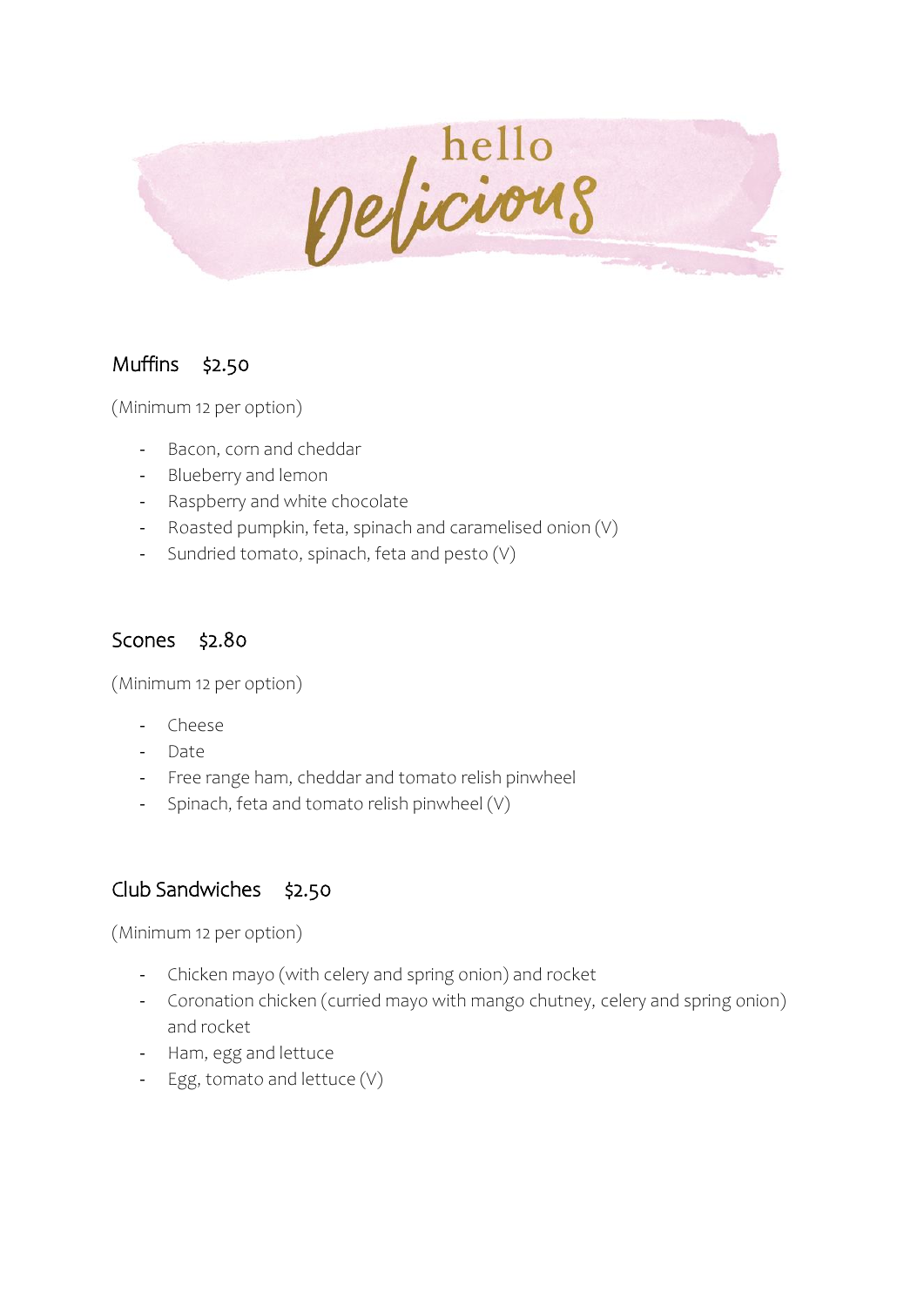## Savouries \$2.50 - \$3

(Minimum 12 per option)

- Caramelised onion and feta open tart (V)
- Cherry tomato, caramelised onion and feta quiche (V)
- Free range ham, caramelised onion and cheddar quiche
- Moroccan lamb and feta puffs (\$3)
- Pork, apple and sage sausage rolls
- Potato top mince pies (\$3)
- Roasted pumpkin, caramelised onion and blue cheese quiche (V)
- Spinach, ricotta and feta puffs (V)

#### Bruschettas \$2.50

(Minimum 12 per option)

- Beetroot hummus, goats cheese and rocket (V)
- Cream cheese, fresh cherry tomatoes and basil pesto (V)
- Hot smoked salmon with a herbed cream cheese
- Pesto, bocconcini and cherry tomato with a balsamic drizzle (V) (minimum 15)
- Smashed avocado with lime and fresh cherry tomatoes (V)
- Smashed avocado with slow roasted cherry tomatoes and crumbed feta (V)
- Whipped feta with slow roasted tomatoes and basil (V)

#### Slices \$2.50

(Minimum 12 per option, cut into 4cm x 4cm squares)

- Anzac caramel slice
- Chocolate caramel slice
- Dark chocolate raspberry brownie (GF)
- Ginger crunch
- Lemon slice (GF)
- Passionfruit and pistachio slice